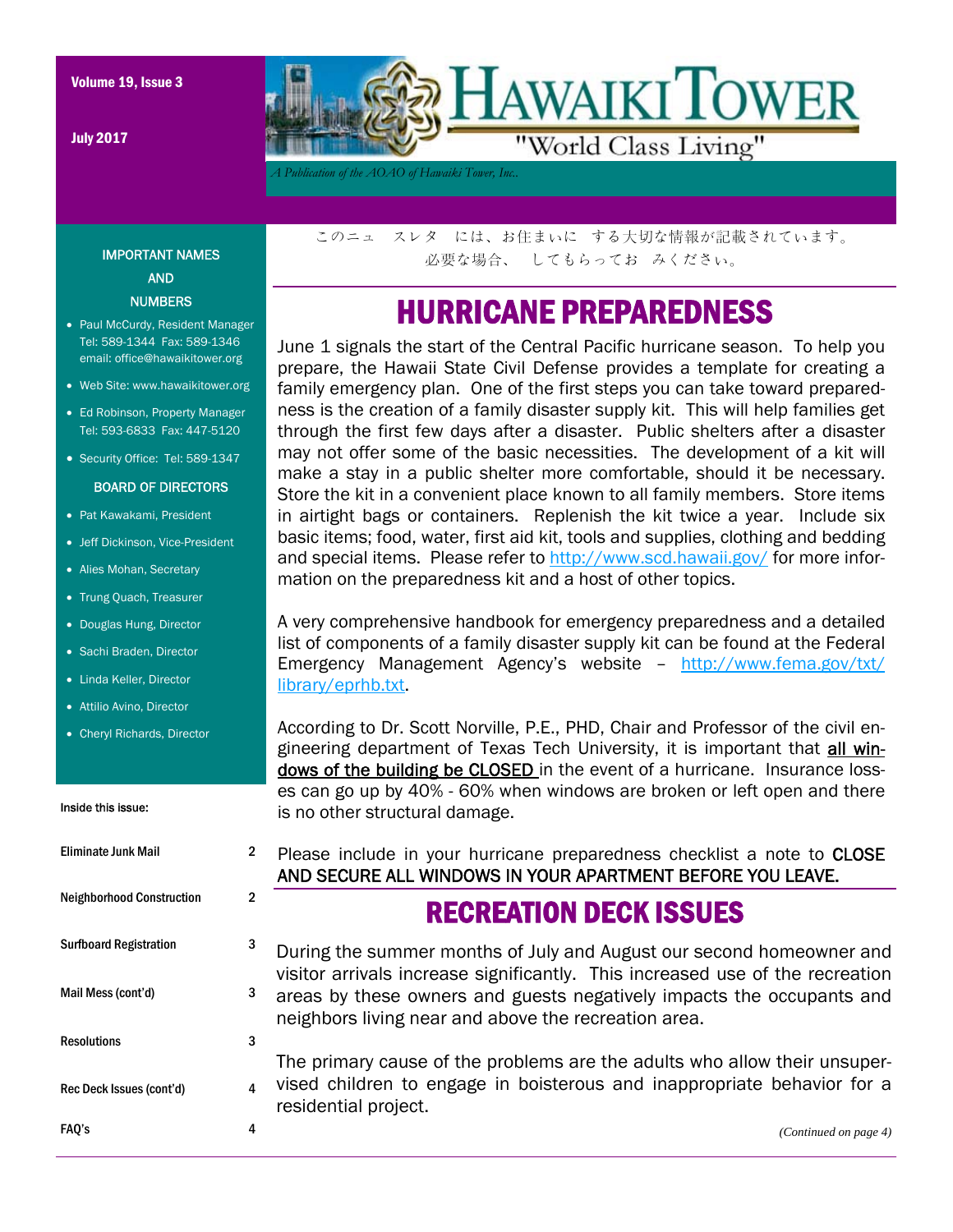### ELIMINATE JUNK MAIL

Disgusted by all of those unsolicited credit card offers clogging up your mailbox? Tired of lugging catalogs and junk mail to the recycling bin? All of this unwanted mail creates nothing but headaches and wasted paper, so it's no wonder putting an end to it is a priority for many people. While you can't eliminate everything, you can noticeably reduce the avalanche of paper in your mailbox just by picking up the phone or hopping online.

Here are a few simple ways to put an end to the heaps of junk mail that keep piling up:

So Long, Pre-Screened Credit Offers: If your credit is anywhere near good, credit bureaus—Equifax, Experian, and TransUnion—are selling your name to credit card companies as a hot prospect. That's why you're getting those "you've been pre-approved" offers every day.

Put an end to it by calling 1-888-5-OPT-OUT (1-888-567-8688). You will need to provide your name, address, telephone number, Social Security number and date of birth to ensure your opt-out request matches your credit record rather than someone else who shares your name. You can also opt out via the Internet at: www.optoutprescreen.com/opt\_form.cgi.

If you prefer not to disclose your Social Security number and date of birth, the online form does not require this information. However, the website strongly urges you to provide this information because it helps ensure that your request will be processed correctly, and it protects your information from unauthorized access.

Opting out is good for five years. However, if you'd like your name removed permanently, you will be mailed a confirmation form within about five business days to sign and return. For more information see the FTC's Facts for Consumers, *Prescreened Offers of Credit and Insurance at* www.ftc.gov/bcp/edu/pubs/consumer/credit/ cre17.shtm

Remember, this won't stop all credit offers—only those that result from screening your credit report. Your bank or credit card company may still send you offers for new credit or share information about you with other companies.

Jettison the Junk Mail: You can reduce other types of junk mailmagazine offers, sweepstakes and other national advertising mail by contacting the Direct Marketing Association's (DMA) Mail Preference Service (MPS). This opt-out lasts for five years and can be renewed. Go to www.dmachoice.org/dma/member/regist.action. There is no charge for registering online. For those who want to want to register via USPS, send \$1 check or money order to the Mail Preference Service, PO Box 643, Carmel NY 10512. (See their sample letter available at: www.privacyrights.org/Letters/ letters.htm#Junk\_Mail.) The MPS will put you into the "delete" file, which is sent to subscribing organizations several times a year.

Cut Out the Catalogs: When you buy something from a mail-order catalog, your transaction is likely to be reported to Abacus, a compa-

*(Continued on page 3)* 

#### **HAWAIKI TOWER SPECIALISTS**

OUR KNOWLEDGE IS YOUR RESOURCE

Call Us Today!

Douglas Shanefield (RA) RS-54692  $(808) 551.5551$ DougS@cbpacific.com

Iku S. Honda (R) RB-15682 (808) 226.2790 IkuH@cbpacific.com



# NEIGHBORHOOD **CONSTRUCTION**

It seems as though as soon as one project ends another begins. We've been under constant assault from Developers, the City and County and the State for over ten years, starting with Hokua and Koolani!

We endured the building of Waihona adjacent to us on the Ewa side, then the Ala Moana Mall Extention on the Diamond Head side, then the building of Park Lane too!

Now the City and County are rebuilding the box culvert beneath Pensacola Street and that is negatively affecting traffic patterns and is noisy. As a part of that same project, the State will be working on Ala Moana Blvd. This box culvert runs down Pensacola, goes beneath Koolani and Hokua Towers and emerges on Ala Moana Blvd. before emptying into the canal along the perimeter of the park. The State is responsible for the park side.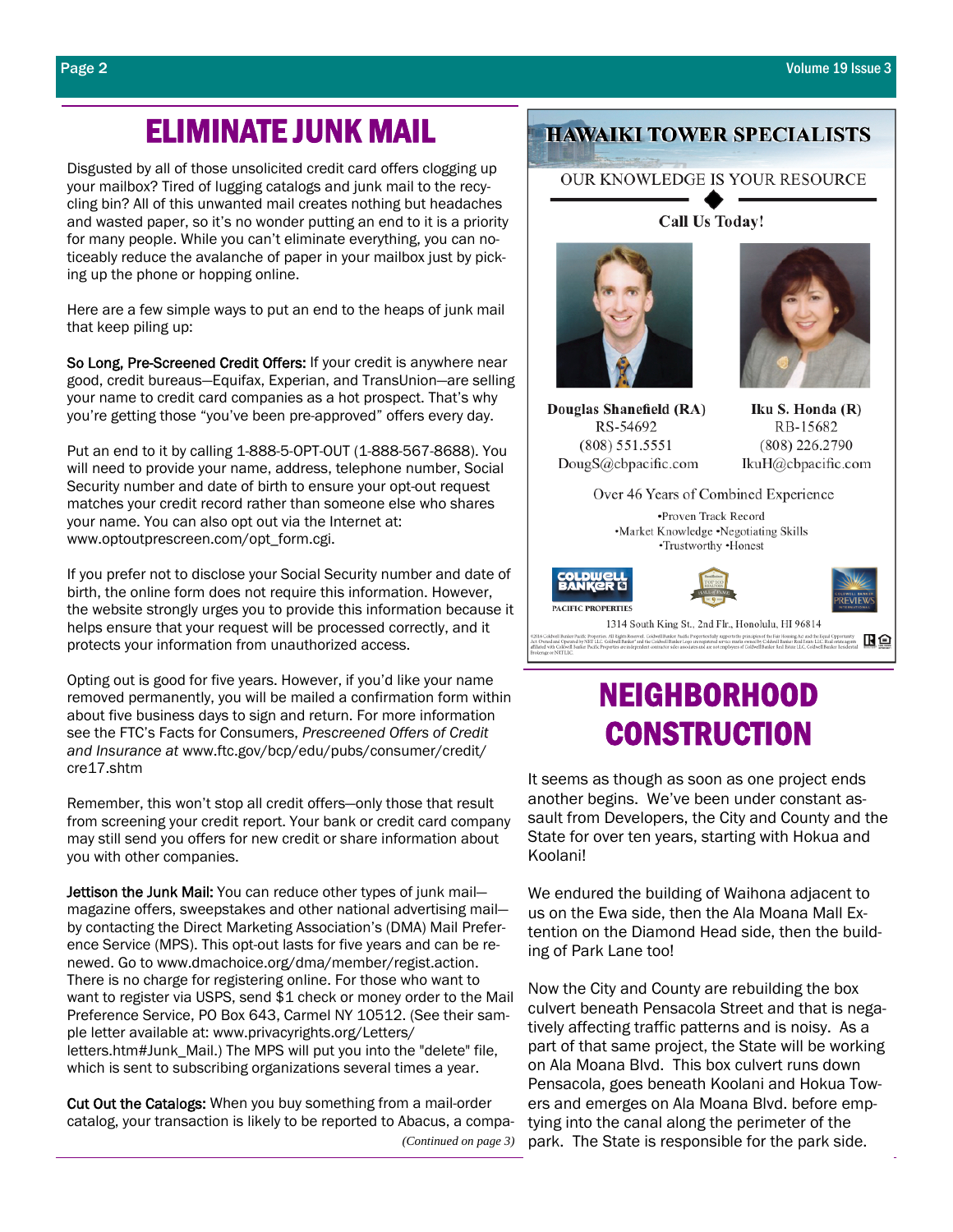## SURFBOARD STORAGE AND **REGISTRATION**

A new surfboard storage policy became effective in May 2017. Owners are required to pay \$10 per month per surfboard to store a board.

In May all surfboards in the level 1 storage room and the level 2 racks were removed in order to rebuild the surfboard racks in the level 1 store room and re-inventory all the boards. Approximately 100 boards were removed from the room and racks.

Owners were asked to come to the administrative office to register their boards. At the time of this writing in June, less than 20 boards have been registered.

If you have a surfboard stored at Hawaiki and you want to keep it, it is imperative you come to the administrative office and register the board.

All the boards that remain unregistered by January 2018 shall be disposed of in accordance with State law.



## RESOLUTIONS

## MAIL MESS (cont'd)

ny that compiles a cooperative database of catalog and publishing companies' customers. Your name is then sold to other mail-order companies that send you catalogs and offers. This explains why you are likely to receive several unsolicited catalogs after ordering anything by mail.

To opt out of the Abacus database, write to Abacus, P.O. Box 1478, Broomfield, CO 80038 or email abacusoptout@epsilon.com. Include your full name and current address (and previous address if you have moved recently). For more information, visit www.abacusoptout.com.

You'll have to notify companies yourself that do not participate in the DMA and Abacus opt-out programs. Contact the customer service department and request that your name and address not be shared with other companies. Contact magazines, charities, nonprofit organizations and professional associations to which you have either donated money or joined.

It may take a few months to see results, but eventually the mess in your mailbox will thin out.

A board resolution is a motion that follows a set format and is formally adopted by the board. Resolutions may enact rules and regulations or formalize other types of board decisions. Over the years the Hawaiki Tower board of directors have adopted many resolutions to clarify ambiguities in the declaration or bylaws and delineate responsibility for limited common elements between owners and the association.

Included in this newsletter is a resolution adopted by the Board that clarifies the responsibility for drain lines that exclusively serve only one apartment and are outside the confines of the apartment as defined by the declaration.

This resolution and many others are available on our website at www.hawaikitower.org.